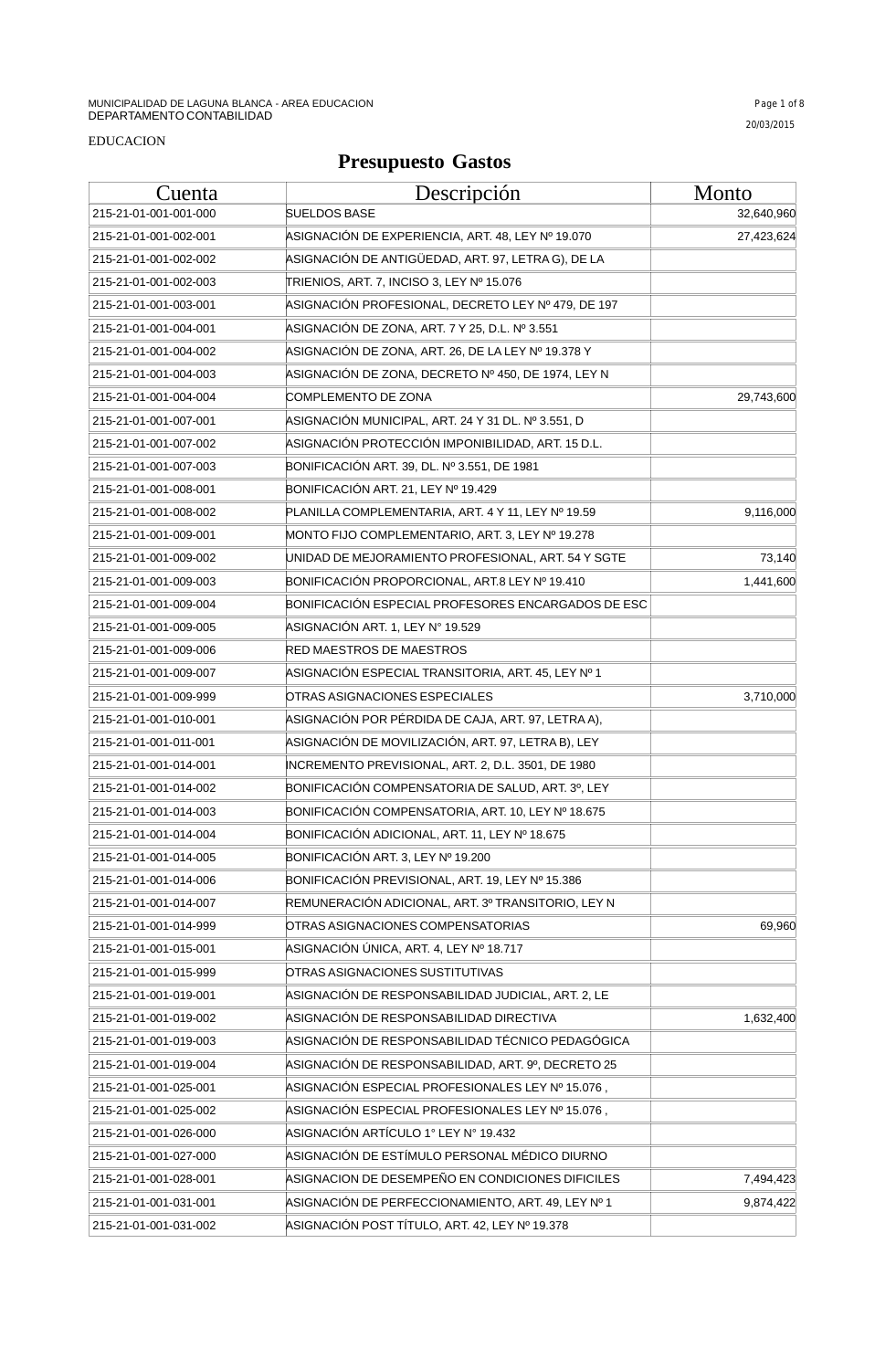| Cuenta                | <u>Descripción</u>                                 | Monto      |
|-----------------------|----------------------------------------------------|------------|
| 215-21-01-001-032-000 | ASIGNACIÓN DE REFORZAMIENTO PROFESIONAL DIURNO     |            |
| 215-21-01-001-037-000 | ASIGNACIÓN ÚNICA                                   |            |
| 215-21-01-001-038-000 | ASIGNACION ZONAS EXTREMAS                          |            |
| 215-21-01-001-043-000 | ASIGNACIÓN INHERENTE AL CARGO LEY № 18.695         |            |
| 215-21-01-001-999-000 | OTRAS ASIGNACIONES3                                |            |
| 215-21-01-002-001-000 | A SERVICIOS DE BIENESTAR                           |            |
| 215-21-01-002-002-000 | OTRAS COTIZACIONES PREVISIONALES                   | 1,908,000  |
| 215-21-01-003-001-001 | ASIGNACIÓN DE MEJORAMIENTO DE LA GESTIÓN MUNICIPAL |            |
| 215-21-01-003-001-002 | BONIFICACIÓN EXCELENCIA                            |            |
| 215-21-01-003-002-001 | ASIGNACIÓN DE MEJORAMIENTO DE LA GESTIÓN MUNICIPAL |            |
| 215-21-01-003-002-002 | ASIGNACIÓN VARIABLE POR DESEMPEÑO COLECTIVO        |            |
| 215-21-01-003-002-003 | ASIGNACIÓN DE DESARROLLO Y ESTÍMULO AL DESEMPEÑO C |            |
| 215-21-01-003-003-001 | ASIGNACIÓN DE MEJORAMIENTO DE LA GESTIÓN MUNICIPAL |            |
| 215-21-01-003-003-002 | ASIGNACIÓN DE INCENTIVO POR GESTIÓN JURISDICCIONAL |            |
| 215-21-01-003-003-003 | ASIGNACIÓN ESPECIAL DE INCENTIVO PROFESIONAL, ART. | 1,360,022  |
| 215-21-01-003-003-004 | ASIGNACIÓN VARIABLE POR DESEMPEÑO INDIVIDUAL       |            |
| 215-21-01-003-003-005 | ASIGNACIÓN DE MÉRITO, ART. 30, DE LA LEY № 19.378  |            |
| 215-21-01-004-001-000 | ASIGNACIÓN ARTICULO 12 ° LEY N ° 19.041            |            |
| 215-21-01-004-002-000 | ASIGNACIÓN DE ESTÍMULO JORNADAS PRIORITARIAS       |            |
| 215-21-01-004-003-000 | ASIGNACIÓN ARTICULO 3 ° LEY N ° 19.264             |            |
| 215-21-01-004-004-000 | ASIGNACIÓN POR DESEMPEÑO DE FUNCIONES CRÍTICAS     |            |
| 215-21-01-004-005-000 | <b>TRABAJOS EXTRAORDINARIOS</b>                    |            |
| 215-21-01-004-006-000 | COMISIONES DE SERVICIOS EN EL PAÍS                 |            |
| 215-21-01-004-007-000 | COMISIONES DE SERVICIOS EN EL EXTERIOR             |            |
| 215-21-01-005-001-001 | AGUINALDO DE FIESTAS PATRIAS                       | 500,000    |
| 215-21-01-005-001-002 | AGUINALDO DE NAVIDAD                               |            |
| 215-21-01-005-002-000 | <b>BONOS DE ESCOLARIDAD</b>                        | 200,000    |
| 215-21-01-005-003-001 | <b>BONO EXTRAORDINARIO ANUAL</b>                   | 7,156,936  |
| 215-21-01-005-004-000 | BONIFICACIÓN ADICIONAL AL BONO DE ESCOLARIDAD      |            |
| 215-21-02-001-001-000 | SUELDOS BASE                                       | 20,623,152 |
| 215-21-02-001-002-001 | ASIGNACIÓN DE EXPERIENCIA, ART. 48, LEY Nº 19.070  | 1,385,460  |
| 215-21-02-001-002-002 | ASIGNACIÓN DE ANTIGÜEDAD, ART. 97, LETRA G), DE LA |            |
| 215-21-02-001-003-000 | ASIGNACIÓN PROFESIONAL                             |            |
| 215-21-02-001-004-001 | ASIGNACIÓN DE ZONA, ART. 7 Y 25, D.L. Nº 3.551, D  |            |
| 215-21-02-001-004-002 | ASIGNACIÓN DE ZONA, ART. 26, LEY № 19.378 Y LEY N  |            |
| 215-21-02-001-004-003 | COMPLEMENTO DE ZONA                                | 19,591,992 |
| 215-21-02-001-007-001 | ASIGNACIÓN MUNICIPAL, ART. 24 Y 31 D.L. № 3.551,   |            |
| 215-21-02-001-007-002 | ASIGNACIÓN PROTECCIÓN IMPONIBILIDAD, ART. 15 D.L.  |            |
| 215-21-02-001-008-001 | BONIFICACIÓN ART. 21, LEY Nº 19.4291               |            |
| 215-21-02-001-008-002 | PLANILLA COMPLEMENTARIA, ART. 4 Y 11, LEY Nº 19.59 |            |
| 215-21-02-001-009-001 | MONTO FIJO COMPLEMENTARIO, ART. 3, LEY Nº 19.2781  |            |
| 215-21-02-001-009-002 | JNIDAD DE MEJORAMIENTO PROFESIONAL, ART. 54 Y SGTE |            |
| 215-21-02-001-009-003 | BONIFICACIÓN PROPORCIONAL, ART. 8, LEY Nº 19.4101  | 77,952     |
| 215-21-02-001-009-004 | BONIFICACIÓN ESPECIAL PROFESORES ENCARGADOS DE ESC |            |
| 215-21-02-001-009-005 | ASIGNACIÓN ART. 1, LEY Nº 19.5291                  |            |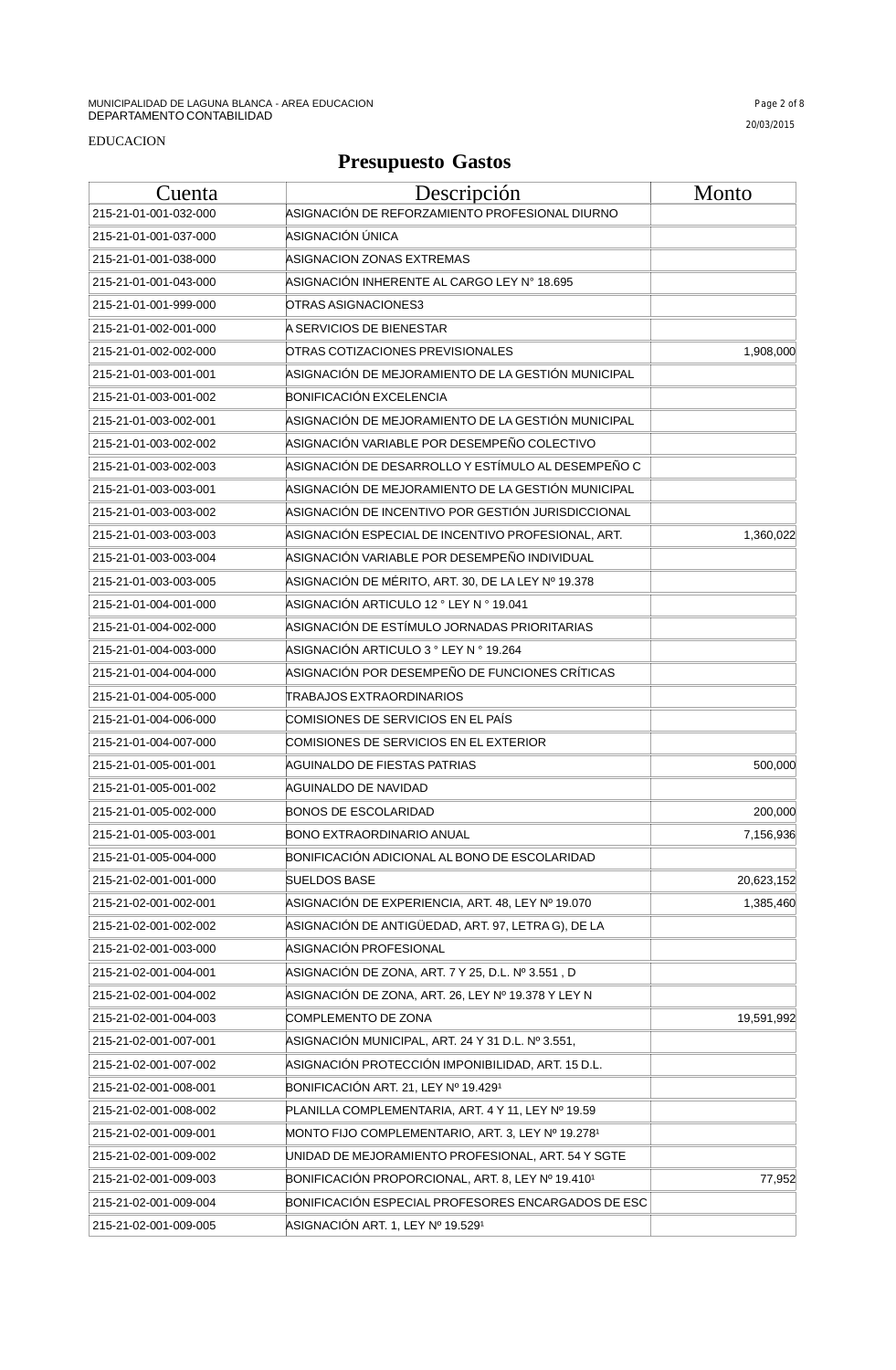#### EDUCACION

| Cuenta                | Descripción                                        | <b>Monto</b> |
|-----------------------|----------------------------------------------------|--------------|
| 215-21-02-001-009-006 | RED MAESTROS DE MAESTROS                           |              |
| 215-21-02-001-009-007 | ASIGNACIÓN ESPECIAL TRANSITORIA, ART. 45, LEY № 1  |              |
| 215-21-02-001-009-999 | OTRAS ASIGNACIONES ESPECIALES                      | 1,083,095    |
| 215-21-02-001-010-001 | ASIGNACIÓN POR PÉRDIDA DE CAJA, ART. 97, LETRA A), |              |
| 215-21-02-001-011-001 | ASIGNACIÓN DE MOVILIZACIÓN, ART. 97, LETRA B), LEY |              |
| 215-21-02-001-013-001 | INCREMENTO PREVISIONAL, ART. 2, D.L. 3501, DE 1980 |              |
| 215-21-02-001-013-002 | BONIFICACIÓN COMPENSATORIA DE SALUD, ART. 3, LEY N |              |
| 215-21-02-001-013-003 | BONIFICACIÓN COMPENSATORIA, ART. 10, LEY Nº 18.675 |              |
| 215-21-02-001-013-004 | BONIFICACIÓN ADICIONAL, ART. 11, LEY Nº 18.6751    |              |
| 215-21-02-001-013-005 | BONIFICACIÓN ART. 3, LEY Nº 19.200                 |              |
| 215-21-02-001-013-006 | BONIFICACIÓN PREVISIONAL ART. 19, LEY Nº 15.386    |              |
| 215-21-02-001-013-007 | REMUNERACIÓN ADICIONAL, ART. 3 TRANSITORIO, LEY Nº |              |
| 215-21-02-001-013-999 | OTRAS ASIGNACIONES COMPENSATORIAS                  |              |
| 215-21-02-001-014-001 | ASIGNACIÓN ÚNICA, ART. 4, LEY № 18.717             |              |
| 215-21-02-001-014-999 | OTRAS ASIGNACIONES SUSTITUTIVAS                    |              |
| 215-21-02-001-018-001 | ASIGNACIÓN DE RESPONSABILIDAD DIRECTIVA            |              |
| 215-21-02-001-018-002 | ASIGNACIÓN DE RESPONSABILIDAD TÉCNICO PEDAGÓGICA   |              |
| 215-21-02-001-026-000 | ASIGNACIÓN DE ESTÍMULO PERSONAL MÉDICO DIURNO      |              |
| 215-21-02-001-027-001 | ASIGNACION DESEMPEÑO EN CONDICIONES DIFICILES      | 6,186,948    |
| 215-21-02-001-028-000 | ASIGNACIÓN ARTÍCULO 7º LEY Nº 19.112               |              |
| 215-21-02-001-029-000 | ASIGNACIÓN DE ESTÍMULO POR FALENCIA                |              |
| 215-21-02-001-030-001 | ASIGNACIÓN DE PERFECCIONAMIENTO, ART. 49, LEY N° 1 | 191,100      |
| 215-21-02-001-030-002 | ASIGNACIÓN POST TÍTULO, ART. 42, LEY N° 19.378     |              |
| 215-21-02-001-031-000 | ASIGNACIÓN DE REFORZAMIENTO PROFESIONAL DIURNO     |              |
| 215-21-02-001-036-000 | ASIGNACIÓN ÚNICA                                   |              |
| 215-21-02-001-037-000 | ASIGNACIÓN ZONAS EXTREMAS                          |              |
| 215-21-02-001-999-000 | OTRAS ASIGNACIONES4                                |              |
| 215-21-02-002-001-000 | A SERVICIOS DE BIENESTAR                           |              |
| 215-21-02-002-002-000 | OTRAS COTIZACIONES PREVISIONALES                   | 613,284      |
| 215-21-02-003-001-001 | ASIGNACIÓN DE MEJORAMIENTO DE LA GESTIÓN MUNICIPAL |              |
| 215-21-02-003-001-002 | <b>BONIFICACIÓN EXCELENCIA</b>                     |              |
| 215-21-02-003-002-001 | ASIGNACIÓN DE MEJORAMIENTO DE LA GESTIÓN MUNICIPAL |              |
| 215-21-02-003-002-002 | ASIGNACIÓN VARIABLE POR DESEMPEÑO COLECTIVO        |              |
| 215-21-02-003-002-003 | ASIGNACIÓN DE DESARROLLO Y ESTÍMULO AL DESEMPEÑO C |              |
| 215-21-02-003-003-001 | ASIGNACIÓN DE MEJORAMIENTO DE LA GESTIÓN MUNICIPAL |              |
| 215-21-02-003-003-002 | ASIGNACIÓN ESPECIAL DE INCENTIVO PROFESIONAL, ART. | 1,043,040    |
| 215-21-02-003-003-003 | ASIGNACIÓN VARIABLE POR DESEMPEÑO INDIVIDUAL       |              |
| 215-21-02-003-003-004 | ASIGNACIÓN DE MÉRITO, ART. 30, DE LA LEY № 19.378  |              |
| 215-21-02-004-001-000 | ASIGNACIÓN ARTÍCULO 12, LEY Nº 19.041              |              |
| 215-21-02-004-002-000 | ASIGNACIÓN DE ESTÍMULO JORNADAS PRIORITARIAS       |              |
| 215-21-02-004-003-000 | ASIGNACIÓN ARTÍCULO 3º LEY № 19.264                |              |
| 215-21-02-004-004-000 | ASIGNACIÓN POR DESEMPEÑO DE FUNCIONES CRÍTICAS     |              |
| 215-21-02-004-005-000 | TRABAJOS EXTRAORDINARIOS                           |              |
| 215-21-02-004-006-000 | COMISIONES DE SERVICIOS EN EL PAÍS                 |              |
| 215-21-02-004-007-000 | COMISIONES DE SERVICIOS EN EL EXTERIOR             |              |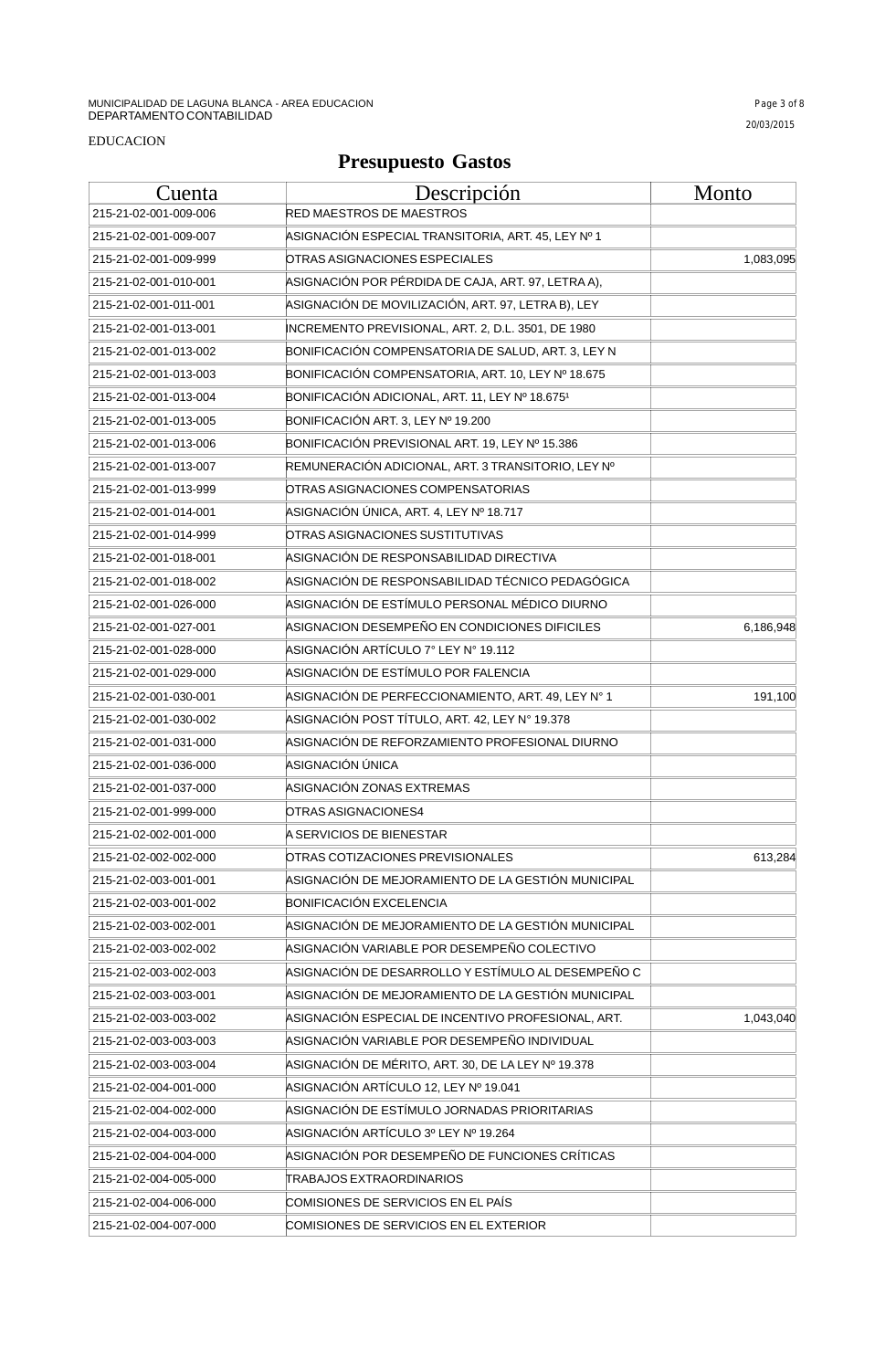#### EDUCACION

| Cuenta                | <u>Descripción</u>                                 | <u>Monto</u> |
|-----------------------|----------------------------------------------------|--------------|
| 215-21-02-005-001-001 | AGUINALDO DE FIESTAS PATRIAS                       | 170,000      |
| 215-21-02-005-001-002 | AGUINALDO DE NAVIDAD                               |              |
| 215-21-02-005-002-000 | BONO DE ESCOLARIDAD                                |              |
| 215-21-02-005-003-001 | BONO EXTRAORDINARIO ANUAL                          | 486,617      |
| 215-21-02-005-004-000 | BONIFICACIÓN ADICIONAL AL BONO DE ESCOLARIDAD      |              |
| 215-21-03-001-000-000 | HONORARIOS A SUMA ALZADA – PERSONAS NATURALES      | 8,776,800    |
| 215-21-03-002-000-000 | HONORARIOS ASIMILADOS A GRADOS                     |              |
| 215-21-03-003-000-000 | JORNALES                                           |              |
| 215-21-03-004-001-000 | SUELDOS                                            | 106,224,356  |
| 215-21-03-004-002-000 | APORTES DEL EMPLEADOR                              | 3,706,000    |
| 215-21-03-004-003-000 | REMUNERACIONES VARIABLES                           | 2,694,000    |
| 215-21-03-004-004-000 | AGUINALDOS Y BONOS                                 |              |
| 215-21-03-005-000-000 | <b>SUPLENCIAS Y REEMPLAZOS</b>                     |              |
| 215-21-03-006-000-000 | PERSONAL A TRATO Y/O TEMPORAL                      |              |
| 215-21-03-007-000-000 | ALUMNOS EN PRÁCTICA                                |              |
| 215-21-03-999-001-000 | ASIGNACIÓN ART. 1, LEY № 19.464                    | 1,483,362    |
| 215-21-03-999-999-000 | OTRAS                                              |              |
| 215-21-04-001-001-000 | ASIGNACIÓN POR CAMBIO DE RESIDENCIA, ART. 97, LETR |              |
| 215-21-04-003-001-000 | DIETAS A CONCEJALES                                |              |
| 215-21-04-003-002-000 | GASTOS POR COMISIONES Y REPRESENTACIONES DEL MUNIC |              |
| 215-21-04-003-003-000 | <b>OTROS GASTOS</b>                                |              |
| 215-21-04-004-001-000 | PRESTACIONES DE SERVICIOS EN PROGRAMAS COMUNITARIO |              |
| 215-22-01-001-000-000 | PARA PERSONAS                                      | 30,888,000   |
| 215-22-01-002-000-000 | PARAANIMALES                                       |              |
| 215-22-02-001-000-000 | TEXTILES Y ACABADOS TEXTILES                       | 200,000      |
| 215-22-02-002-000-000 | VESTUARIO, ACCESORIOS Y PRENDAS DIVERSAS           | 400,000      |
| 215-22-02-003-000-000 | CALZADO                                            | 150,000      |
| 215-22-03-001-000-000 | PARA VEHÍCULOS                                     | 5,010,000    |
| 215-22-03-002-000-000 | PARA MAQUINARIAS, EQUIPOS DE PRODUCCIÓN, TRACCIÓN  |              |
| 215-22-03-003-000-000 | PARA CALEFACCIÓN                                   | 1,300,000    |
| 215-22-03-999-000-000 | PARA OTROS                                         |              |
| 215-22-04-001-000-000 | MATERIALES DE OFICINA                              | 1,500,000    |
| 215-22-04-002-000-000 | ITEXTOS Y OTROS MATERIALES DE ENSEÑANZA            | 835,000      |
| 215-22-04-003-000-000 | <b>PRODUCTOS QUÍMICOS</b>                          |              |
| 215-22-04-004-000-000 | PRODUCTOS FARMACÉUTICOS                            | 300,000      |
| 215-22-04-005-000-000 | MATERIALES Y ÚTILES QUIRÚRGICOS                    |              |
| 215-22-04-006-000-000 | FERTILIZANTES, INSECTICIDAS, FUNGICIDAS Y OTROS    |              |
| 215-22-04-007-000-000 | MATERIALES Y ÚTILES DE ASEO                        | 2,000,000    |
| 215-22-04-008-000-000 | MENAJE PARA OFICINA, CASINO Y OTROS                | 300,000      |
| 215-22-04-009-000-000 | INSUMOS, REPUESTOS Y ACCESORIOS COMPUTACIONALES    | 500,000      |
| 215-22-04-010-000-000 | MATERIALES PARA MANT. Y REPARACIONES DE INMUEBLES  | 1,500,000    |
| 215-22-04-011-000-000 | REPUESTOS Y ACCESORIOS PARA MANT. Y REP. DE VEHICU | 800,000      |
| 215-22-04-012-000-000 | OTROS MATERIALES, REPUESTOS Y ÚTILES DIVERSOS      | 800,000      |
| 215-22-04-014-000-000 | PRODUCTOS ELABORADOS EN CUERO, CAUCHO Y PLASTICO   |              |
| 215-22-04-999-000-000 | OTROS                                              |              |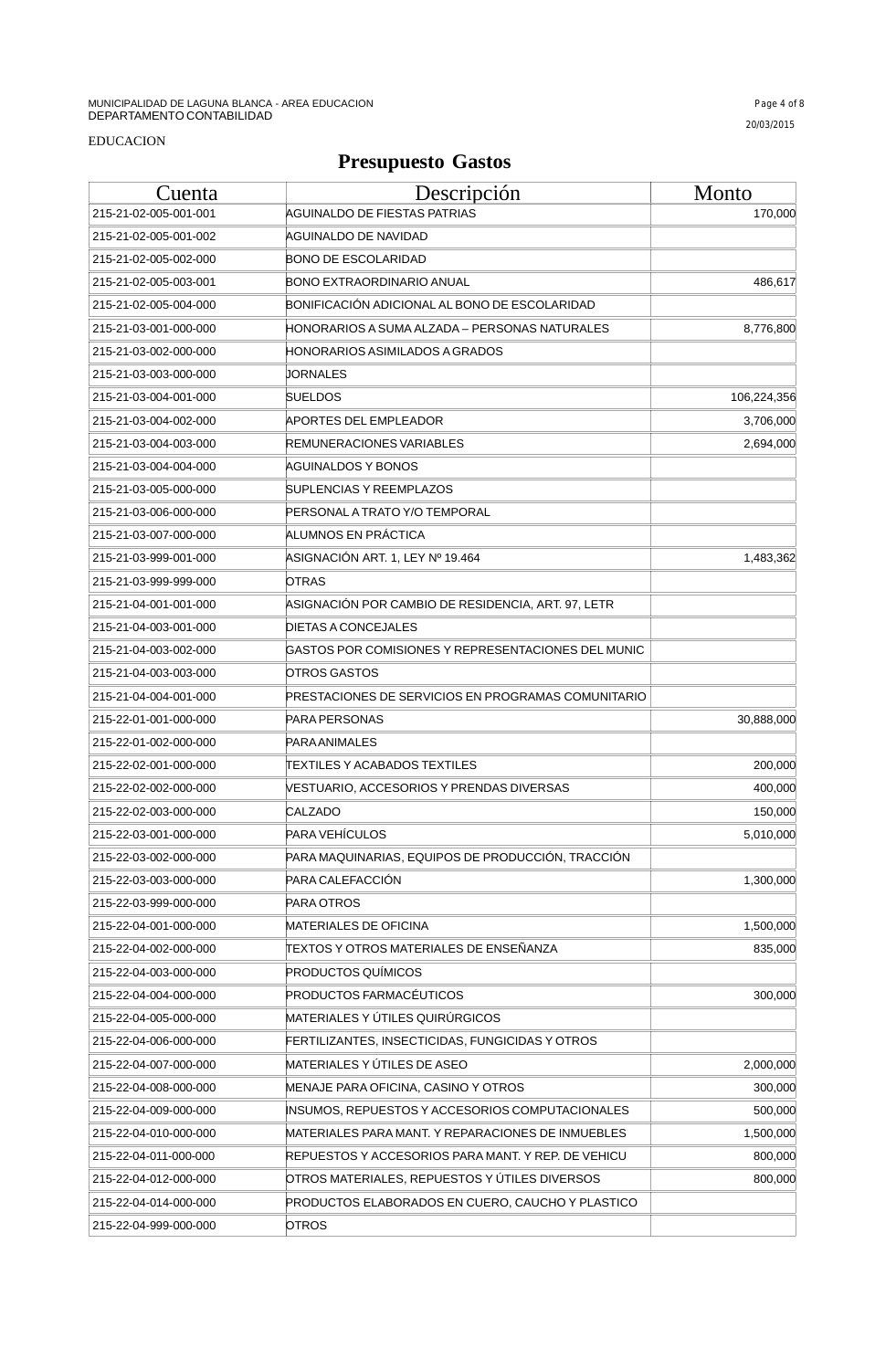| C <u>uenta</u>        | Descripción                                        | <b>Monto</b> |
|-----------------------|----------------------------------------------------|--------------|
| 215-22-05-001-000-000 | <b>ELECTRICIDAD</b>                                |              |
| 215-22-05-002-000-000 | AGUA                                               | 2,000,000    |
| 215-22-05-003-000-000 | GAS                                                | 10,000,000   |
| 215-22-05-004-000-000 | CORREO                                             |              |
| 215-22-05-005-000-000 | <b>TELEFONÍA FIJA</b>                              | 600,000      |
| 215-22-05-006-000-000 | TELEFONÍA CELULAR                                  | 800,000      |
| 215-22-05-007-000-000 | ACCESO A INTERNET                                  | 1,000,000    |
| 215-22-05-008-000-000 | ENLACES DE TELECOMUNICACIONES                      |              |
| 215-22-05-999-000-000 | OTROS                                              | 600,000      |
| 215-22-06-001-000-000 | MANTENIMIENTO Y REPARACIÓN DE EDIFICACIONES        | 1,500,000    |
| 215-22-06-002-000-000 | MANTENIMIENTO Y REPARACIÓN DE VEHÍCULOS            | 1,517,000    |
| 215-22-06-003-000-000 | MANTENIMIENTO Y REPARACIÓN MOBILIARIOS Y OTROS     | 200,000      |
| 215-22-06-004-000-000 | MANTENIMIENTO Y REPARACIÓN DE MÁQUINAS Y EQUIPOS D | 400,000      |
| 215-22-06-005-000-000 | MANTENIMIENTO Y REPARACIÓN DE MAQUINARIA Y EQUIPOS |              |
| 215-22-06-006-000-000 | MANTENIMIENTO Y REPARACIÓN DE OTRAS MAQUINARIAS Y  | 700,000      |
| 215-22-06-007-000-000 | MANTENIMIENTO Y REPARACIÓN DE EQUIPOS INFORMÁTICOS | 500,000      |
| 215-22-06-999-000-000 | <b>OTROS</b>                                       |              |
| 215-22-07-001-000-000 | SERVICIOS DE PUBLICIDAD                            | 400,000      |
| 215-22-07-002-000-000 | SERVICIOS DE IMPRESIÓN                             | 400,000      |
| 215-22-07-003-000-000 | SERVICIOS DE ENCUADERNACION Y EMPASTE              | 200,000      |
| 215-22-07-999-000-000 | OTROS                                              |              |
| 215-22-08-001-000-000 | <b>SERVICIOS DE ASEO</b>                           |              |
| 215-22-08-002-000-000 | <b>SERVICIOS DE VIGILANCIA</b>                     |              |
| 215-22-08-003-000-000 | SERVICIOS DE MANTENCIÓN DE JARDINES                |              |
| 215-22-08-004-000-000 | SERVICIOS DE MANTENCIÓN DE ALUMBRADO PÚBLICO       |              |
| 215-22-08-005-000-000 | SERVICIOS DE MANTENCIÓN DE SEMÁFOROS               |              |
| 215-22-08-006-000-000 | SERVICIOS DE MANTENCIÓN DE SEÑALIZACIONES DE TRÁNS |              |
| 215-22-08-007-000-000 | PASAJES. FLETES Y BODEGAJES                        | 1,000,000    |
| 215-22-08-008-000-000 | SALAS CUNAS Y/O JARDINES INFANTILES                |              |
| 215-22-08-009-000-000 | SERVICIOS DE PAGO Y COBRANZA                       |              |
| 215-22-08-010-000-000 | SERVICIOS DE SUSCRIPCION Y SIMILARES               | 5,700,000    |
| 215-22-08-011-000-000 | SERVICIOS DE PRODUCCION Y DESARROLLO DE EVENTOS    |              |
| 215-22-08-999-000-000 | OTROS                                              |              |
| 215-22-09-001-000-000 | ARRIENDO DE TERRENOS                               |              |
| 215-22-09-002-000-000 | ARRIENDO DE EDIFICIOS                              |              |
| 215-22-09-003-000-000 | ARRIENDO DE VEHÍCULOS                              |              |
| 215-22-09-004-000-000 | ARRIENDO DE MOBILIARIO Y OTROS                     |              |
| 215-22-09-005-000-000 | ARRIENDO DE MÁQUINAS Y EQUIPOS                     | 800,000      |
| 215-22-09-006-000-000 | ARRIENDO DE EQUIPOS INFORMATICOS                   |              |
| 215-22-09-999-000-000 | OTROS                                              |              |
| 215-22-10-001-000-000 | GASTOS FINANCIEROS POR COMPRA Y VENTA DE TÍTULOS Y |              |
| 215-22-10-002-000-000 | PRIMAS Y GASTOS DE SEGUROS                         | 4,900,000    |
| 215-22-10-004-000-000 | GASTOS BANCARIOS                                   |              |
| 215-22-10-999-000-000 | OTROS                                              |              |
| 215-22-11-001-000-000 | <b>ESTUDIOS E INVESTIGACIONES</b>                  |              |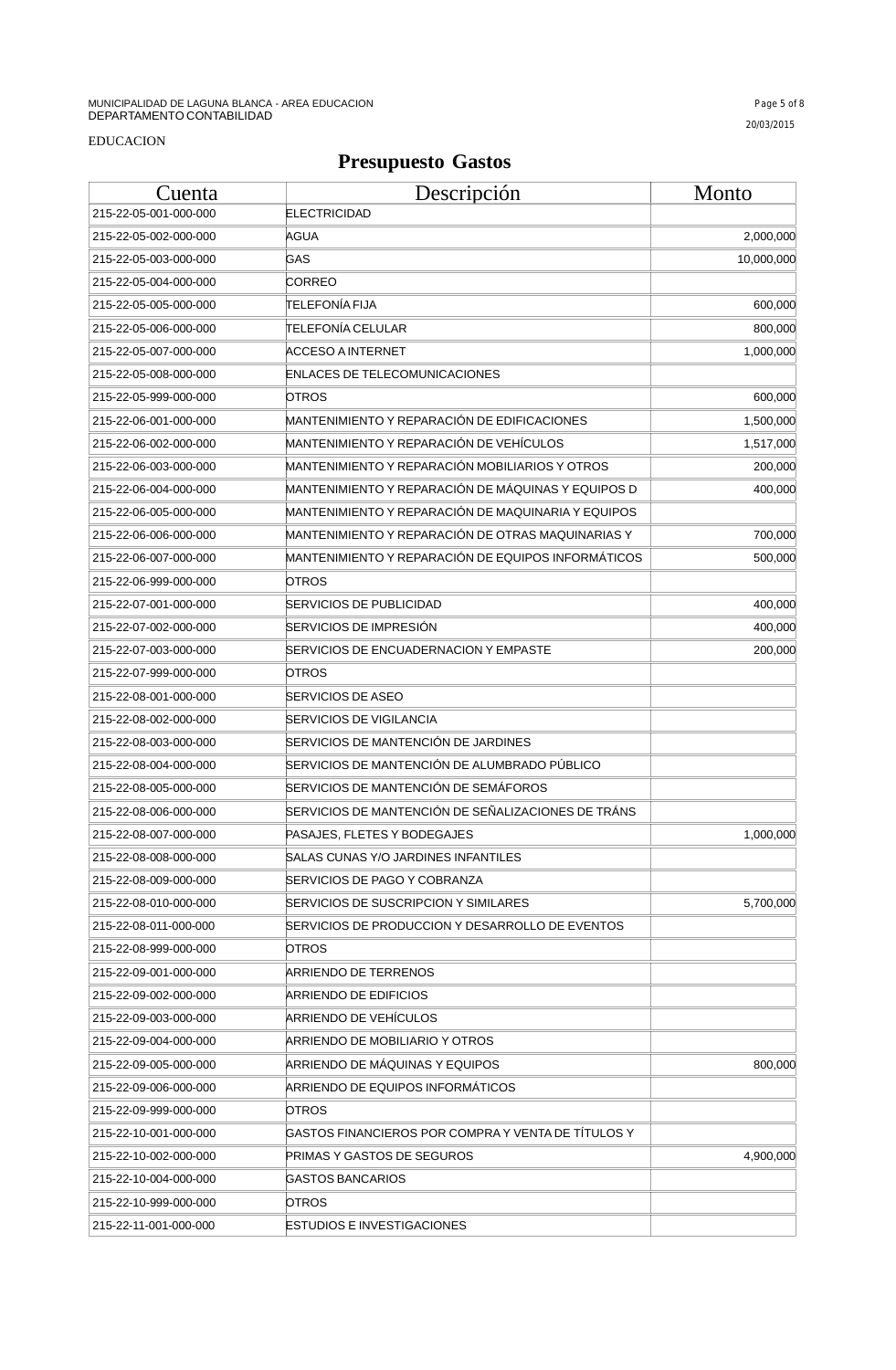| Cuenta                | Descripción                                        | <b>Monto</b> |
|-----------------------|----------------------------------------------------|--------------|
| 215-22-11-002-000-000 | <b>CURSOS DE CAPACITACIÓN</b>                      | 1,000,000    |
| 215-22-11-003-000-000 | <b>SERVICIOS INFORMÁTICOS</b>                      |              |
| 215-22-11-999-000-000 | OTROS                                              |              |
| 215-22-12-002-000-000 | <b>GASTOS MENORES</b>                              | 1,000,000    |
| 215-22-12-003-000-000 | GASTOS DE REPRESENTACIÓN, PROTOCOLO Y CEREMONIAL   | 100,000      |
| 215-22-12-004-000-000 | <b>INTERESES, MULTAS Y RECARGOS</b>                | 100,000      |
| 215-22-12-005-000-000 | DERECHOS Y TASAS                                   | 100,000      |
| 215-22-12-999-000-000 | OTROS                                              |              |
| 215-23-01-004-000-000 | DESAHUCIOS E INDEMNIZACIONES                       |              |
| 215-24-01-001-000-000 | FONDOS DE EMERGENCIA                               |              |
| 215-24-01-002-000-000 | EDUCACIÓN - PERSONAS JURÍDICAS PRIVADAS, ART. 13,  |              |
| 215-24-01-003-000-000 | SALUD – PERSONAS JURÍDICAS PRIVADAS, ART. 13, D.F. |              |
| 215-24-01-004-000-000 | ORGANIZACIONES COMUNITARIAS                        |              |
| 215-24-01-005-000-000 | OTRAS PERSONAS JURÍDICAS PRIVADAS                  |              |
| 215-24-01-006-000-000 | VOLUNTARIADO                                       |              |
| 215-24-01-007-000-000 | ASISTENCIA SOCIAL A PERSONAS NATURALES             |              |
| 215-24-01-008-000-000 | PREMIOS Y OTROS                                    | 300,000      |
| 215-24-01-999-000-000 | OTRAS TRANSFERENCIAS AL SECTOR PRIVADO             |              |
| 215-24-03-001-000-000 | A LA JUNTA NACIONAL DE AUXILIO ESCOLAR Y BECAS     |              |
| 215-24-03-002-001-000 | MULTA LEY DE ALCOHOLES                             |              |
| 215-24-03-080-001-000 | A LA ASOCIACIÓN CHILENA DE MUNICIPALIDADES         |              |
| 215-24-03-080-002-000 | A OTRAS ASOCIACIONES                               |              |
| 215-24-03-090-001-000 | APORTE AÑO VIGENTE                                 |              |
| 215-24-03-090-002-000 | APORTE OTROS AÑOS                                  |              |
| 215-24-03-090-003-000 | INTERESES Y REAJUSTES PAGADOS                      |              |
| 215-24-03-091-001-000 | APORTE AÑO VIGENTE                                 |              |
| 215-24-03-091-002-000 | <b>APORTE OTROS AÑOS</b>                           |              |
| 215-24-03-091-003-000 | INTERESES Y REAJUSTES PAGADOS                      |              |
| 215-24-03-092-001-000 | ART. 14, N° 6 LEY N° 19.695                        |              |
| 215-24-03-099-000-000 | A OTRAS ENTIDADES PÚBLICAS                         |              |
| 215-24-03-100-000-000 | A OTRAS MUNICIPALIDADES                            |              |
| 215-24-03-101-001-000 | A EDUCACIÓN                                        |              |
| 215-24-03-101-002-000 | A SALUD                                            |              |
| 215-24-03-101-003-000 | A CEMENTERIOS                                      |              |
| 215-25-01-000-000-000 | <b>IMPUESTOS</b>                                   |              |
| 215-26-01-000-000-000 | <b>DEVOLUCIONES</b>                                | 1,000,000    |
| 215-26-02-000-000-000 | COMPENSACIONES POR DAÑOS A TERCEROS Y/O A LA PROPI |              |
| 215-26-04-001-000-000 | ARANCEL AL REGISTRO DE MULTAS DE TRÁNSITO NO PAGAD |              |
| 215-26-04-999-000-000 | APLICACIÓN OTROS FONDOS DE TERCEROS                |              |
| 215-29-01-000-000-000 | TERRENOS                                           |              |
| 215-29-02-000-000-000 | <b>EDIFICIOS</b>                                   |              |
| 215-29-03-000-000-000 | VEHÍCULOS                                          |              |
| 215-29-04-000-000-000 | MOBILIARIO Y OTROS                                 |              |
| 215-29-05-001-000-000 | MAQUINAS Y EQUIPOS DE OFICINA                      |              |
| 215-29-05-002-000-000 | MAQUINARIAS Y EQUIPOS PARA LA PRODUCCIÓN           |              |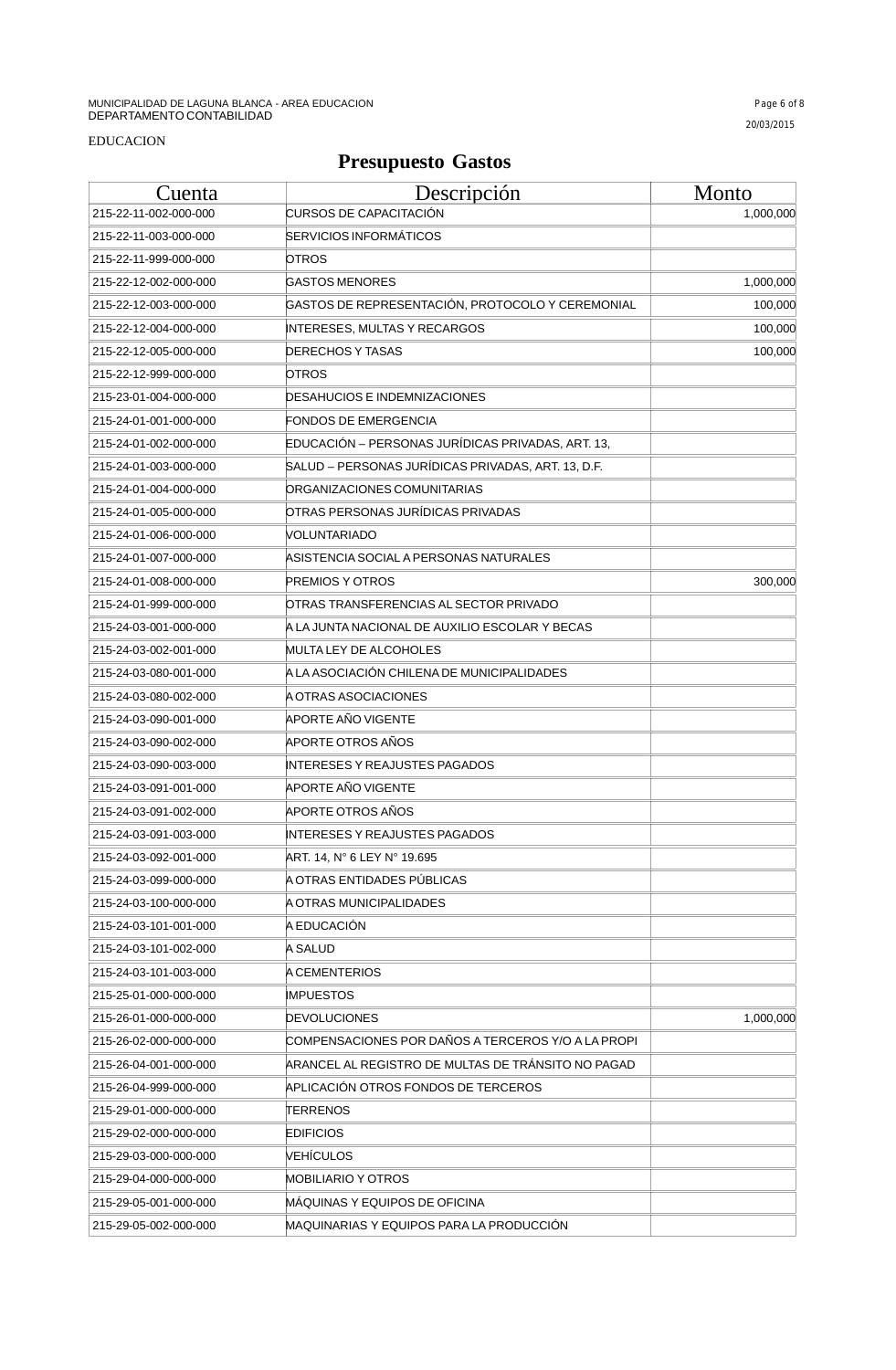| Cuenta                | Descripción                                       | Monto      |
|-----------------------|---------------------------------------------------|------------|
| 215-29-05-999-000-000 | <b>OTRAS</b>                                      |            |
| 215-29-06-001-000-000 | EQUIPOS COMPUTACIONALES Y PERIFÉRICOS             |            |
| 215-29-06-002-000-000 | EQUIPOS DE COMUNICACIONES PARA REDES INFORMÁTICAS |            |
| 215-29-07-001-000-000 | <b>PROGRAMAS COMPUTACIONALES</b>                  |            |
| 215-29-07-002-000-000 | SISTEMA DE INFORMACION                            |            |
| 215-29-99-000-000-000 | OTROS ACTIVOS NO FINANCIEROS                      |            |
| 215-30-01-001-000-000 | <b>DEPOSITOS A PLAZO</b>                          |            |
| 215-30-01-003-000-000 | CUOTAS DE FONDOS MUTUOS                           |            |
| 215-30-01-999-000-000 | OTROS                                             |            |
| 215-30-02-000-000-000 | COMPRA DE ACCIONES Y PARTICIPACIONES DE CAPITAL   |            |
| 215-30-99-000-000-000 | OTROS ACTIVOS FINANCIEROS                         |            |
| 215-31-01-001-000-000 | GASTOS ADMINISTRATIVOS                            |            |
| 215-31-01-002-000-000 | CONSULTORÍAS                                      |            |
| 215-31-02-001-000-000 | GASTOS ADMINISTRATIVOS                            |            |
| 215-31-02-002-000-000 | CONSULTORIAS                                      |            |
| 215-31-02-003-000-000 | TERRENOS                                          |            |
| 215-31-02-004-000-000 | OBRAS CIVILES                                     |            |
| 215-31-02-005-000-000 | EQUIPAMIENTO                                      |            |
| 215-31-02-006-000-000 | <b>EQUIPOS</b>                                    |            |
| 215-31-02-007-000-000 | VEHICULOS                                         |            |
| 215-31-02-999-000-000 | OTROS GASTOS                                      |            |
| 215-32-02-000-000-000 | <b>HIPOTECARIOS</b>                               |            |
| 215-32-06-000-000-000 | POR ANTICIPOS A CONTRATISTAS                      |            |
| 215-32-07-000-000-000 | POR ANTICIPOS POR CAMBIO DE RESIDENCIA            |            |
| 215-32-09-000-000-000 | POR VENTAS A PLAZO                                |            |
| 215-33-01-000-000-000 | AL SECTOR PRIVADO                                 |            |
| 215-33-03-001-001-000 | PROGRAMA PAVIMENTOS PARTICIPATIVOS                |            |
| 215-33-03-001-002-000 | PROGRAMA MEJORAMIENTO CONDOMINIOS SOCIALES        |            |
| 215-33-03-001-003-000 | PROGRAMA REHABILITACIÓN DE ESPACIOS PÚBLICOS      |            |
| 215-33-03-001-004-000 | <b>PROYECTOS URBANOS</b>                          |            |
| 215-33-03-099-000-000 | A OTRAS ENTIDADES PUBLICAS                        |            |
| 215-34-01-002-000-000 | <b>EMPRÉSTITOS</b>                                |            |
| 215-34-01-003-000-000 | CRÉDITOS DE PROVEEDORES                           |            |
| 215-34-03-002-000-000 | <b>EMPRÉSTITOS</b>                                |            |
| 215-34-03-003-000-000 | <b>CRÉDITOS DE PROVEEDORES</b>                    |            |
| 215-34-05-002-000-000 | <b>EMPRÉSTITOS</b>                                |            |
| 215-34-05-003-000-000 | CRÉDITOS DE PROVEEDORES                           |            |
| 215-34-07-000-000-000 | <b>DEUDA FLOTANTE</b>                             | 15,000,000 |
| 215-35-00-000-000-000 | SALDO FINAL DE CAJA                               |            |